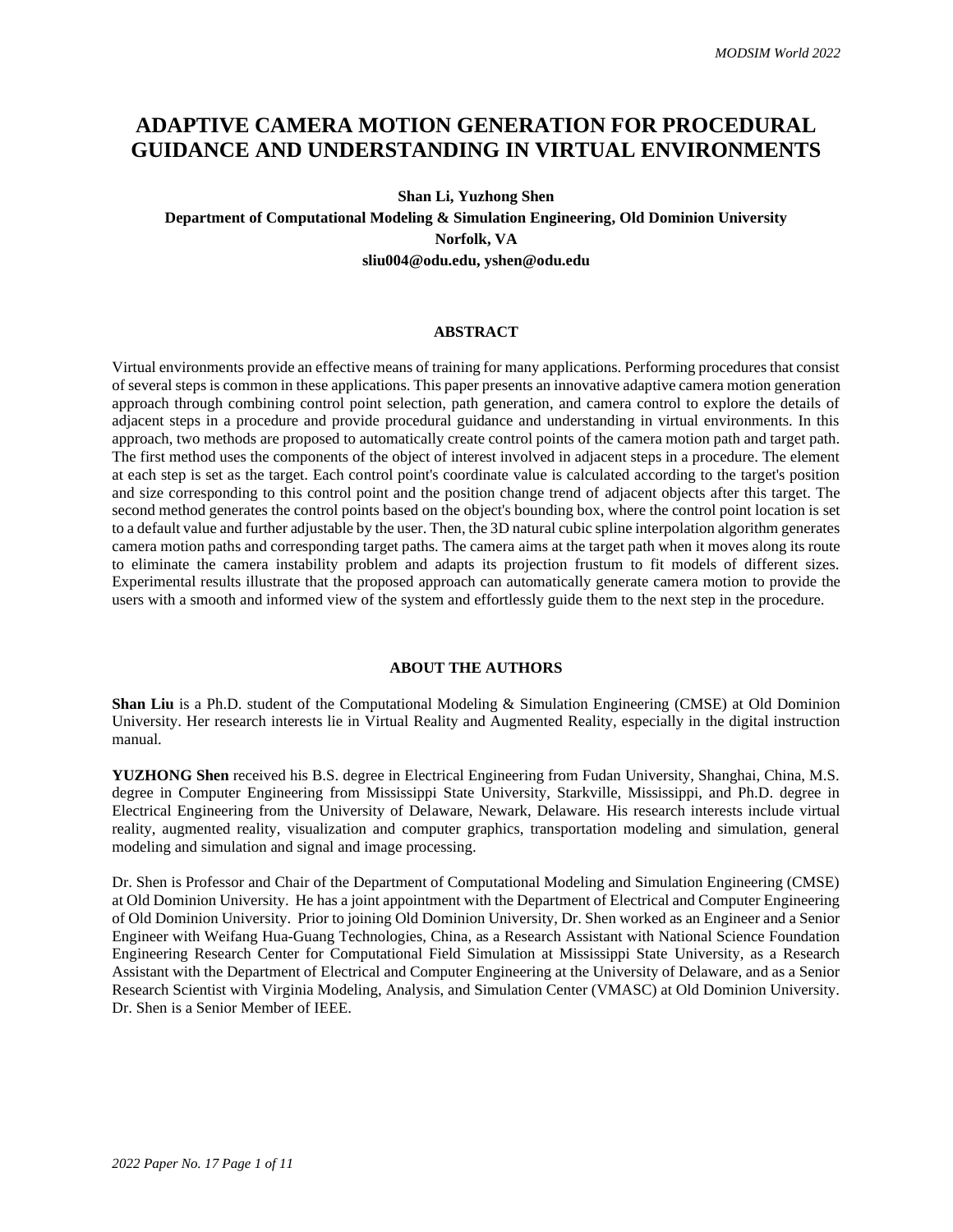# **ADAPTIVE CAMERA MOTION GENERATION FOR PROCEDURAL GUIDANCE AND UNDERSTANDING IN VIRTUAL ENVIRONMENTS**

## **Shan Li, Yuzhong Shen**

## **Department of Computational Modeling & Simulation Engineering, Old Dominion University Norfolk, VA sliu004@odu.edu, yshen@odu.edu**

## **INTRODUCTION**

Over the last decades, through theoretical and experimental studies, many researchers have found that virtual environments (including Virtual Reality and Augmented Reality) promote an extensive range of fields, from education to manufacturing, by providing users an interactive, immersive, and explorable experience (Bracq et al. 2019; Loch et al. 2019). Many professions in various fields require critical skills that must be learned and enhanced via frequent training, which can be hazardous and costly, such as fire rescue and aviation. Computer simulations using virtual environments have been developed to offer controlled and safe training scenarios as an alternative and complement to the actual training with improved learning outcomes. Trainees can practice, make mistakes, and enhance situational awareness in simulated environments without endangering themselves. Many professions have widely adopted simulation-based training, such as healthcare, defense, education, aviation, and other applications. The virtual environments in simulation-based training play a critical role in the effectiveness of simulation and training. A probably and carefully designed and created virtual environment can significantly improve learning outcomes.

Virtual environments can be explored in different ways. One standard view mode provided by 3D modeling software tools is called the Free view mode, in which the user can pan, zoom, or orbit around the object or part of interest. The Free view mode provides users the essential capability to understand the environment or object but can be burdensome to attain ideal views for certain parts, especially those in complex environments. Most 3D modeling software tools provide the Focus view mode that is usually activated by pressing the F key to overcome this issue. In the Focus view mode, the part of interest selected either by name or a mouse click is automatically zoomed and moved to the center of the screen to provide an improved but not optimized view. Users usually need to perform more user interactions, e.g., orbit, to obtain an optimal view of the part of interest. Both Free view mode and Focus view only provide static views of the virtual environment and no animations.

One critical task that frequently occurs in these fields is understanding or learning procedures, such as assembling a machine or troubleshooting a fault or failure. As standard in product manuals, the procedures are usually decomposed into several steps or tasks, sometimes accompanied by graphical illustrations. Traditional printed product manuals are difficult to follow, and very often, users are frustrated by the lack of clarity in the manual, e.g., the part of interest cannot be found, or the location of the next step is not precise. Many issues in traditional product manuals are caused by the fact that graphical illustrations are disconnected, static rendering of parts of the system and thus fails to provide an overall view effectively. For example, after finishing a step of a procedure, the user is often at a loss as to what to do next because the location for the next step cannot be found or the part for the next step cannot be found. The user has to resort to the overall system illustration if there is one. Obscure or misleading product manuals can cause erroneous operations, resulting in various damages and losses.

On the other hand, virtual environments can effectively address the issues in traditional procedural manuals or instructions by introducing smooth transitions (or animations) between adjacent steps or tasks in the procedure. The animations between adjacent steps in a procedure provide an overall view of the system and seamlessly guide the user to the next step. In general, computer animation means the change of images on a computer screen via various means, e.g., object movement, camera motion, lighting, or color changes. The component or the part of interest can be highlighted using multiple approaches to facilitate understanding or learning a process or procedure. For example, the color of the component of interest can be tentatively changed to red, or the size of the component can be tentatively enlarged for easy identification of the component.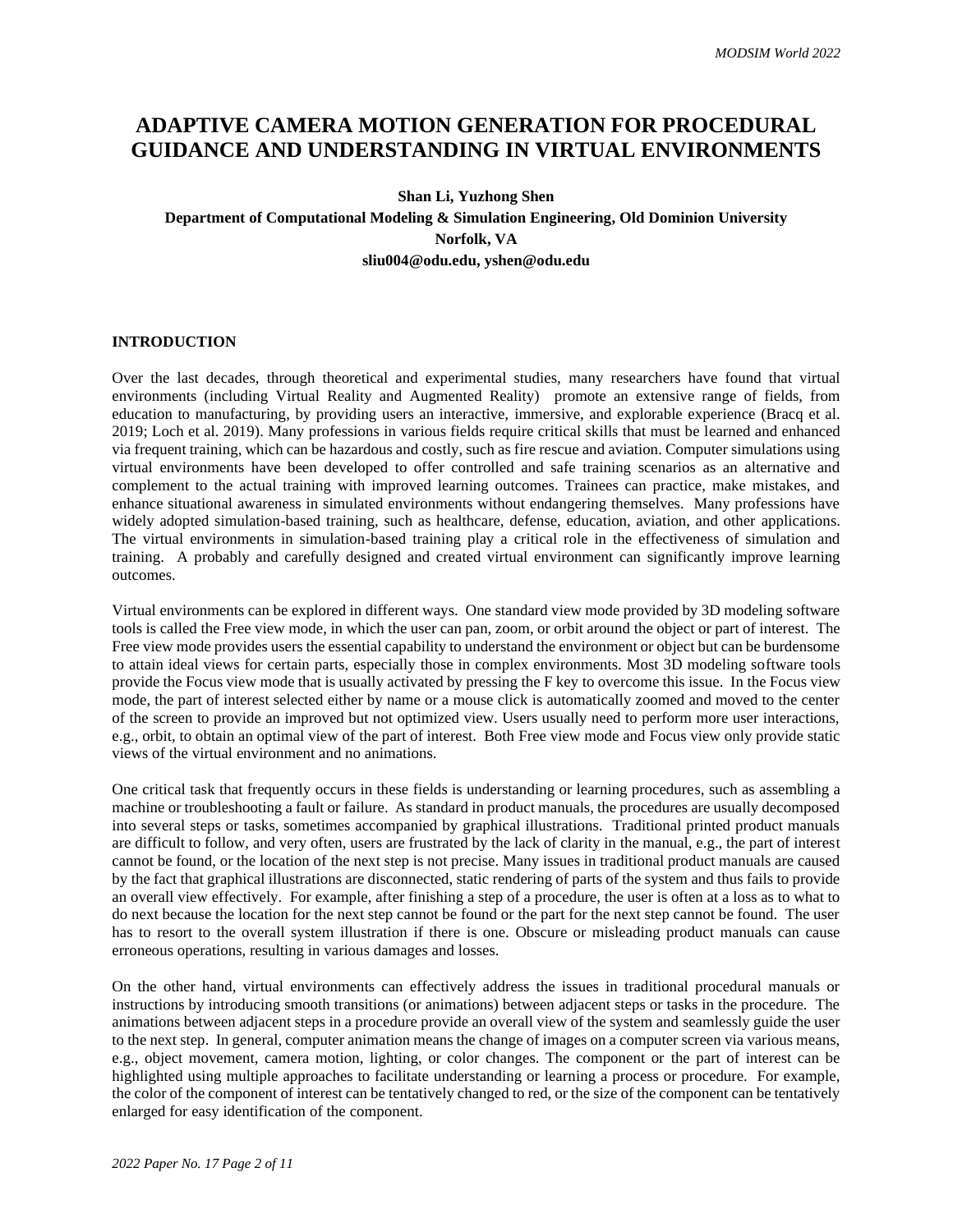Meanwhile, camera motion is an excellent means to implement the transition between adjacent steps in a procedure (Luo, Li, and Mo 2017). A virtual camera is used in a virtual environment to generate a 2D image of the virtual environment to be displayed on the computer screen, just like an actual physical camera that captures the natural world and produces a 2D image. The Free view mode and Focus view mode discussed above are also generated using a virtual camera. When the virtual camera moves in the virtual environment, it animates the virtual environment, just like the actual cameras used to make films. Camera motion, camera angles, and zoom play a critical role in cinematography and directly affect the film's overall success.

There are two ways to generate camera motions for illustrating adjacent steps in a procedure. The first approach manually generates the camera motion by determining the camera path, target path, orientation, and zoom. While this approach can work as is done in filmmaking and game development, it is laborious and requires manual work for each new procedure and object. A better approach would be the automatic generation of the camera motion based on objects of interest in adjacent steps. In this approach, camera positions, target positions, and camera orientations are automatically computed as a function of time to provide a smooth and informed view of the system and guide the user to the next step effortlessly. This paper proposes two control point selection methods for adaptive camera motion generation for procedural guidance and understanding in virtual environments. The first approach utilizes specific or designated components in the virtual environment to achieve the control points, while the second approach generates the control points based on the object's bounding box. The natural cubic spline is then utilized to generate the camera path from the control points and compared with the Bezier curve. A corresponding target path that consists of points at which the camera points is then generated accordingly to produce smooth views of the system when the camera is in motion.

## **RELATED WORK**

There has been much interest in applying virtual environments to learning and training (Dwivedi et al. 2018; Loch et al. 2019; Bracq et al. 2019). Dwivedi et al. (2018) focused on creating well-presented scenes for users to understand tasks better and optimize their operations. Loch et al. (2019) proposed an adaptive virtual training system that provides initial before real-time adaptations during training and includes several procedure instructions in the form of static illustrative pictures and texts. Bracq et al. (2019) designed a virtual simulator for surgical procedures teaching. This virtual simulator uses several instruction videos to explain basic concepts and training contents. Most of these existing virtual systems use static images and text or pre-recorded videos to help learners or trainers. However, this is not conducive to understanding the entire procedure effectively. Automatic roaming based on specific procedures would be the right choice for procedural guidance in virtual environments.

The general method for automatic camera roaming includes three steps: obtaining the path control points using an interactive method or algorithms, determining roaming paths by connecting the control points using interpolation algorithms, and controlling the camera move along the paths to explore the virtual model (Luo, Li, and Mo 2017). Many approaches have been proposed in the literature to find the best viewpoints for cameras. Rapidly-exploring random trees (RRTs) have successfully generated collision-free waypoints (Yang and Sukkarieh 2008). The standard RRT algorithm produces a time-parameterized set of control inputs to move from the initial to the goal state. Ji and Shen (2006) presented a method that combines static view selection with dynamic programming to select time-varying viewpoints and produce a smooth animation (Ji and Shen 2006). However, few viewpoint selection methods took into account the subsequent curve generation. Sokolov, Plemenos, and Tamine (2006) presented a two-step method that first determines a minimum set of good viewpoints and then calculates a path around the model based on these viewpoints (Sokolov, Plemenos, and Tamine 2006).

Since the camera cannot follow a path with some sharp turns or angles, it is necessary to smooth the path. Several methods have been proposed to generate a smooth camera path (Hsu, Zhang, and Ma 2013; Luo, Li, and Mo 2017; Li et al. 2018). Some interpolation curves, including the natural cubic splines (Bartels, Beatty, and Barsky 1987), Bezier curves, Hermite splines (Hajji et al. 2018), and Cardinal splines (Luo, Li, and Mo 2017), are good choices for generating paths with continuous curvature. The Hermite splines need parameter values and derivatives associated with each control point and give a first-order parameter continuity (C1). It is challenging to choose the derivatives at endpoints so that patches line up nicely in a visually pleasing way. The Cardinal splines can't solve this problem because they still need to worry about the first derivative. Moreover, the Cardinal splines have no control of derivatives at endpoints. These problems have, quite literally, hampered their range of application. The Bezier curve with C1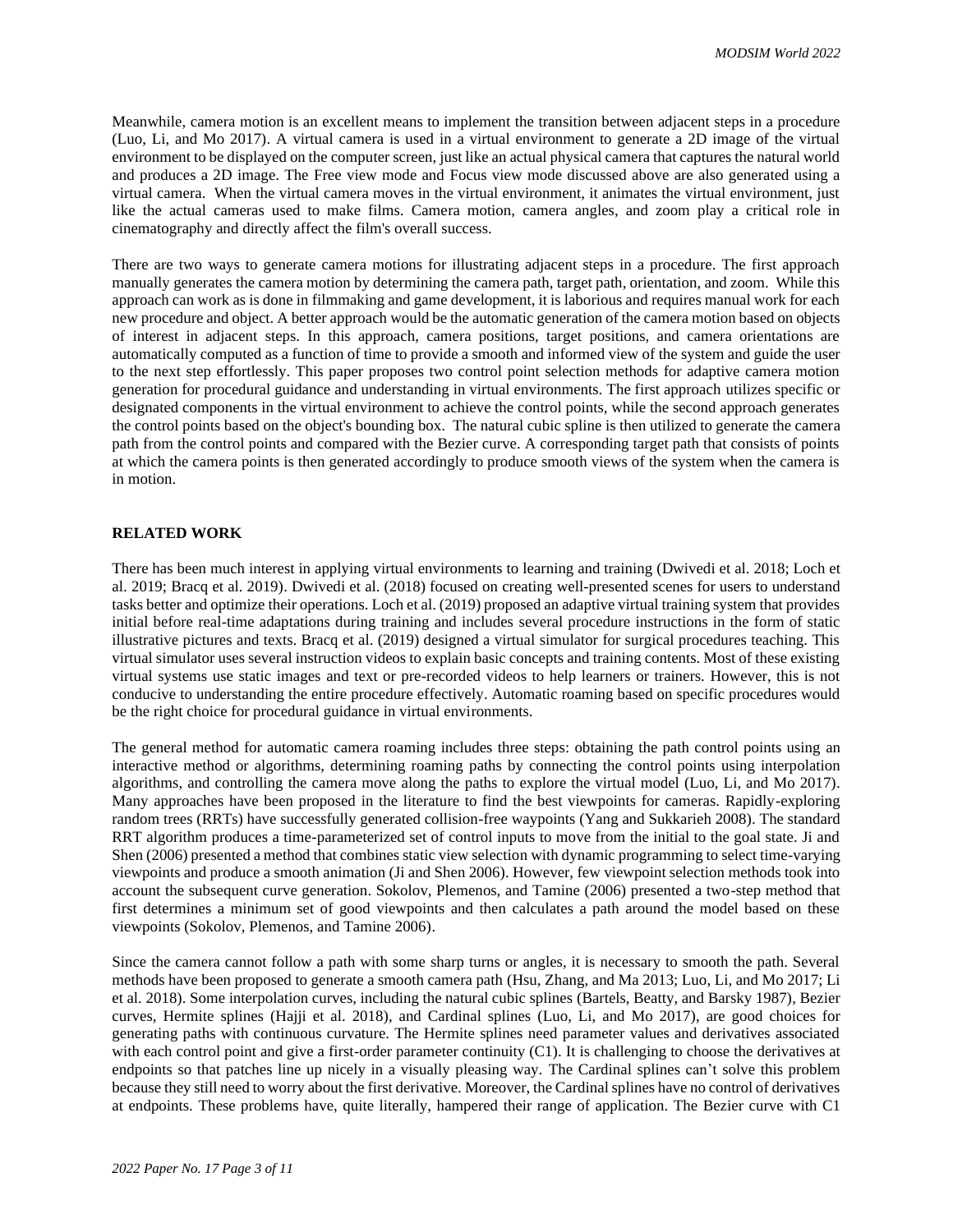continuity has been maturely developed and used in computer graphics and related fields. Bezier curves are smooth, but it is difficult to set control points for the Bezier curve in some cases. It is because although the first and last control points among a set of control points defining a Bezier curve are always the endpoints of the curve, the intermediate control points generally do not lie on the curve. However, it is easy to set control points for the natural cubic splines with second-order parameter continuity (C2) because the curves are constructed of piecewise third-order polynomials which pass through control points. Nevertheless, the natural cubic splines are visually not smooth enough compared with the Bezier curve, especially when the control points form sharp curves. Therefore, how to generate a smooth curve is still an open problem.

Camera control is a fundamental problem in computer graphics and related fields. Many methods have been proposed to meet specific needs in different areas, such as robotics, character animations, and computer games (Hsu, Zhang, and Ma 2013). Blinn (1988) presented his pioneer work in this area (Blinn 1988), which developed a framework for configuring a camera so that two objects that traveled along different curved paths appeared on screen at given coordinates, and derived the camera position and orientation in the space from the desired image. Drucker and Zeltzer (Drucker and Zeltzer 1994) proposed a camera motion algorithm based on the cinematography's shot concept. Several researchers applied various constraints, such as geometric collisions and visual occlusions, to produce optimal camera motion. Stoev and Straßer (2002) presented a criterion to improve the scene's depth impression and maximize the projected area. Afterward, they introduced pseudo-events to take events from a future point into account to smooth the camera motion (Stoev and Straßer 2002). Hsu, Zhang, and Ma (2013) proposed a multi-criteria algorithm coupled with a force-directed routing algorithm to enable rapid camera paths (Hsu, Zhang, and Ma 2013). However, these methods are designed for a particular data set with normal distribution or need interactive tuning to select interest points. This paper proposes a simple and effective method by combining control point selection, path generation, and camera orientation to provide procedural guidance and understanding in virtual environments.

## **THE PROPOSED PROCEDURE GUIDANCE METHOD**

Computer graphics and visual simulations use a virtual camera to generate 2D views (or images) of 3D virtual environments. Therefore, the virtual camera is the most fundamental and critical element in visual simulations. The virtual camera is used to mimic an actual camera in the real world, and as such, it possesses many properties of a real camera. As illustrated in Figure 1, a virtual camera is determined by its position, target position, camera orientation (Up direction), and viewing frustum. The first three parameters correspond to positioning and orienting a real camera, while the viewing frustum corresponds to the zoom of a real camera. Camera motion designs center around determining the optimal values of camera parameters for various purposes, such as long shots, full shots, and closeups. This section describes the proposed adaptive camera motion generation approach for procedural guidance and understanding in virtual environments.





#### **Selection of Control Points for Camera Path**

The purpose of camera motion for procedural guidance is to transition the camera from one step of a procedure to the next step. This paper assumes that each procedure step only involves one system component portrayed by the procedure. Therefore, for two adjacent steps of the procedure, the camera must transition from the current step (the starting component) to the next step (the ending component). The most straightforward camera path would be a linear motion connecting the starting and ending elements along a line segment. However, the simple approach has several problems. If the starting and ending components are located at opposite sides of the system, the linear camera path will pass through the system's internal parts invisible to the users. It would not help the user understand the relative positions of the two components. In addition, even the two components are on the same side of the system. Still, they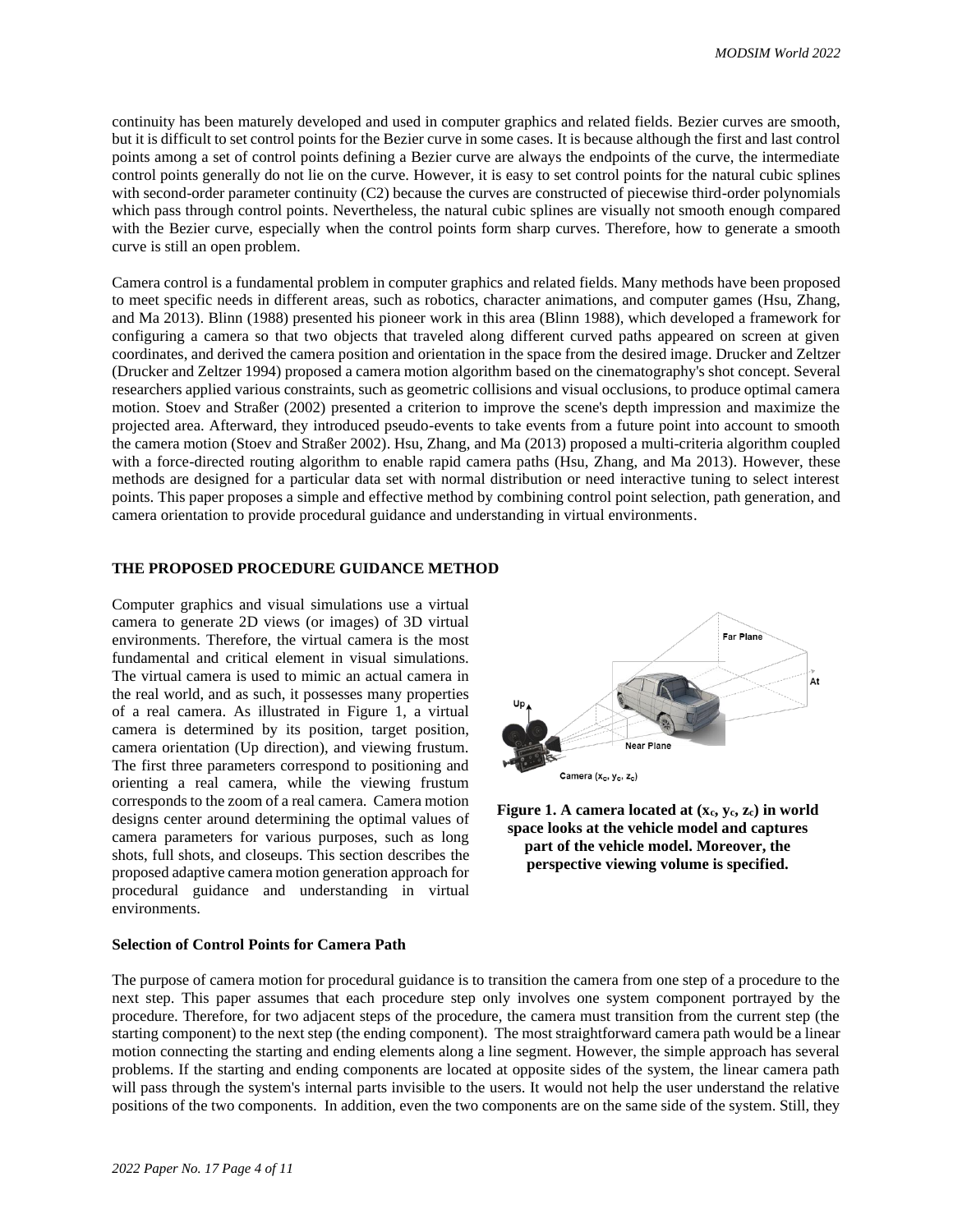may have different viewing directions, e.g., perpendicular viewing directions, and a simple linear camera path would either produce abysmal results or not work at all. Therefore, a better approach is to use parametric polynomial curves to generate a camera path that helps users understand component positions and the overall structure.

The control point is one of the essential parameters of the polynomial curves, which will determine the smoothness and other characteristics of the curve. It makes control point selection a crucial issue for adaptive camera motion. This paper proposes two methods to generate control points under different known conditions. The first method computes the control points based on the locations of components in adjacent steps in a procedure. The second method determines the control points based on the bounding box of the entire system of interest. The first step of each method is to compute the bounding box of the virtual model, which is also essential for adaptively displaying most models with different sizes.

### *Component-based Selection*

The corresponding camera target path also needs to be created except for the camera motion path. The camera target path needs to pass through these model components. The first and third target points are the centers of the adjacent step's model components, respectively. And then, this method calculates the second target point based on these two target points. For simplicity, the second target point is first set as the middle point between the first target point and the third target point and then adjusted on an individual axis among the X-axis, Y-axis, and Z-axis based on the desired path. For example, if the adjacent steps' components are the rear of a vehicle model and its front, then the first target is the rear of the vehicle model, and the third target is its front part. The initial setting of the second target point is in the middle of the vehicle model. If the desired path passes through the roof, adjust the ordinate value of the second target point. After three target points are set, the method automatically produces control points based on the corresponding target points, the model components' locations, sizes, and variation trends in the specific procedures.

Figure 2 shows the algorithm of calculating its value for each axis in one control point coordinate, where  $p_i$  represents the coordinate of the *i*<sup>th</sup> control point along an axis,  $i = \{1, 2, 3\}$ ,  $p = \{x, y, z\}$ ,  $p_{oi}$  is the corresponding axis coordinate of the *i*<sup>th</sup> target point that is the center of the *i*<sup>th</sup> model component,  $s_{pi}$  is the size of the *i*<sup>th</sup> component along the corresponding axis,  $\tau_{pi}$  is an adjustable parameter of the  $i^{\text{th}}$  control point. Each control point's coordinate value is calculated according to the target's position and size corresponding to this control point. The position-changing trends of other targets correspond to this target. Let us take the x-axis value of the first control point as an example. Suppose the x-axis coordinates of the second and third target points are getting larger and larger relative to that of the first target point. In that case, the x-axis coordinate of the first control point should be smaller than the x-axis value of the first target point to smooth the camera motion curve. The magnitude of the reduction is based on the parameter  $\tau_{x1}$  and the target's size. *Τx*<sup>1</sup> is calculated based on the model components' corresponding cross-sections on the two planes involved in the axis to avoid the generated path penetrating the model, written as

$$
\tau_{x1} = \max(diaz - OC_{1XZ}, dia_{XY} - OC_{1XY}) \qquad (1)
$$

where  $dia_{XZ}$  is the diagonal length of the model's bounding box on the X-Z plane,  $dia_{XY}$  is the diagonal length of the model's bounding box on the X-Y plane,  $O C_{1XZ}$  is the projection length of the vector formed by the first target point and the center of the model on the X-Z plane, where 1 is the sequence number of the first target, and  $OC_{1XY}$  is the vector's projection length formed by the first target point and the model's center on the X-Y plane.

### *Bounding-based Selection*

This method determines the control points based on the bounding box's size and position of the model component, where the control point location is further adjustable by the user. The first and third target points are set based on the desired roaming path, and the second target point is generated based on these two target points. The second target point is first set as the middle point between the first target point and the third target point and then adjusted on an individual axis among the X-axis, Y-axis, and Z-axis according to the desired path and the spatial relationship between this point and the model. Moreover, in this method, these target points are on one side or line of the model's bounding box. Each target point has one corresponding control point. The control points are also located outside the model, and the distance to the target points is adjustable.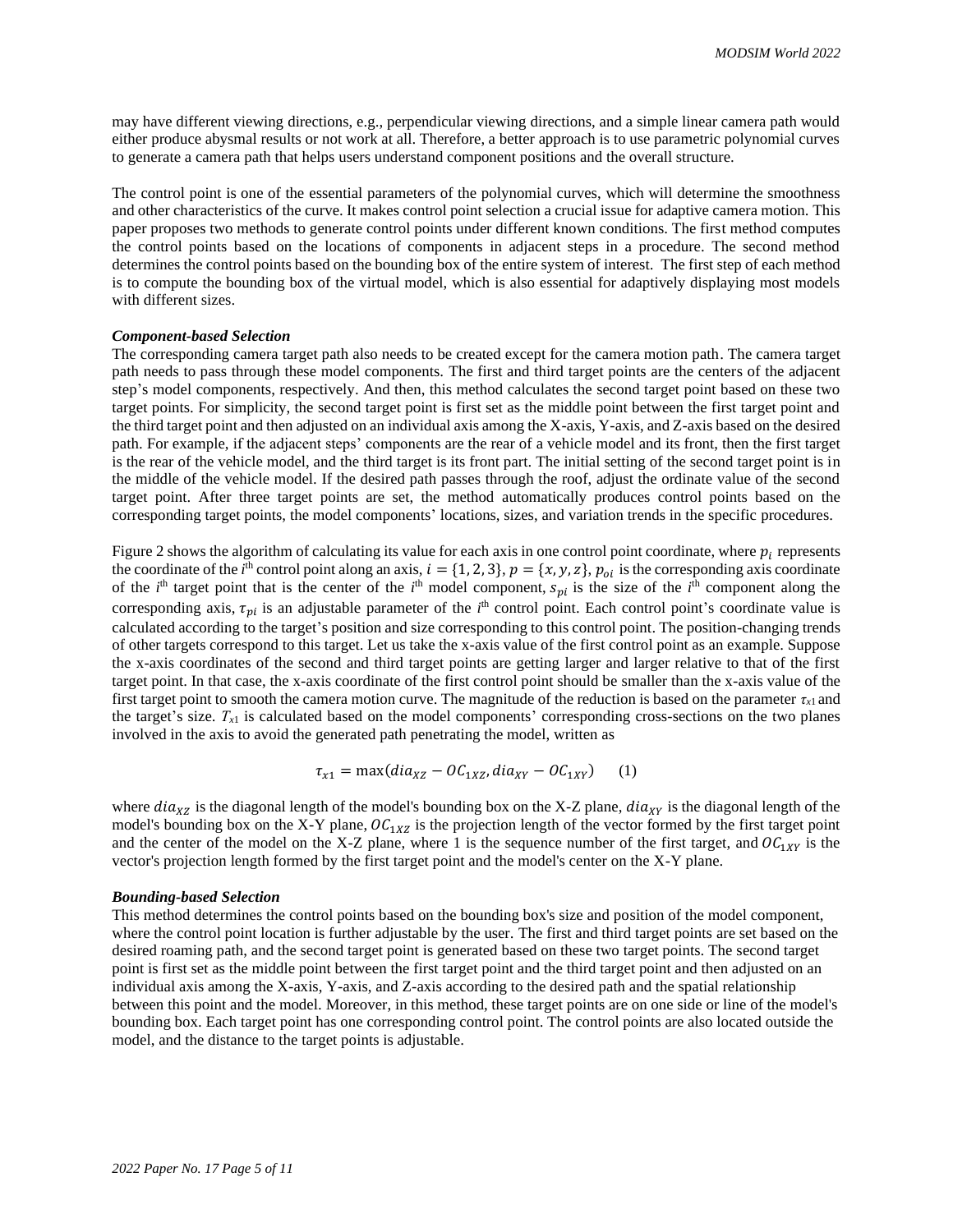

**Figure 2. The algorithm for calculating each coordinate value of a control point, where each coordinate value is**  $p_i$ ,  $p = \{x, y, z\}$ ,  $i = \{1, 2, 3\}$ .

The coordinates of the control points are generated based on the corresponding target point and the center of the model; the equation is as

$$
Q_i = C + (\alpha_i + 1)(O_i - C) \qquad (2)
$$

where  $Q_i$  is the *i*<sup>th</sup> control point, *C* is the center of the model,  $O_i$  is the *i*<sup>th</sup> target point,  $\alpha_i$  is a nonnegative adjustable parameter for the  $i^{\text{th}}$  control point,  $i = \{1, 2, 3\}.$ 

## **Path Generation**

A smooth motion path is a fundamental requirement of automatic roaming. Many curve fitting methods have been used to generate smooth paths, such as natural cubic splines and Bezier curves. Bezier curves are widely used to model smooth curves. However, there are some problems with Bezier curves (Luo, Li, and Mo 2017; Li et al. 2018). Because a Bezier curve does not pass through the intermediate control points, it is challenging to select them properly, especially for systems that automatically suit all models and generate control points. In addition, the Bezier curve only has  $C^1$  continuity, and the natural cubic spline has  $C^2$  continuity. This paper uses the 3D natural cubic spline interpolation algorithm to generate a 3D path based on the control points.

The natural cubic spline interpolation includes cubic polynomials whose gradients match the measured data points. Moreover, these cubic polynomials are continuous up to their second derivative. A natural cubic spline curve is defined below in the matrix notation of a general cubic spline curve.

$$
[x(t) y(t) z(t)] = [1 t t^{2} t^{3}] \begin{bmatrix} m_{11} & m_{12} & m_{13} & m_{14} \\ m_{21} & m_{22} & m_{23} & m_{24} \\ m_{31} & m_{32} & m_{33} & m_{34} \\ m_{41} & m_{42} & m_{43} & m_{44} \end{bmatrix} \begin{bmatrix} P_{1} \\ P_{2} \\ P_{3} \\ P_{4} \end{bmatrix} = [1 t t^{2} t^{3}] \begin{bmatrix} a_{x} & a_{y} & a_{z} \\ b_{x} & b_{y} & b_{y} \\ c_{x} & c_{y} & c_{z} \\ d_{x} & d_{y} & d_{z} \end{bmatrix}
$$
(3)

where  $m_{lk}$ ,  $l, k = \{1, ..., 4\}$  are constants determined according to different cubic splines, and these parameters constitute the basis matrix in the equation;  $P_j = (x_j, y_j, z_j), j = \{1, ..., 4\} - 1$  is a 3D vector that the users select for different cubic splines; t is a parameter  $t \in [0,1]$ ;  $a_v$ ,  $b_v$ ,  $c_v$ ,  $d_v$ ,  $v = \{x, y, z\}$  are parameters to be solved. Use  $x(t)$  as an example to describe the details of the natural cubic spline curve. Consider  $x(t)$  for a set of  $n + 1$  points  $(x_0, x_1, ..., x_n)$ , the *i*<sup>th</sup> piece of  $x(t)$  is represented by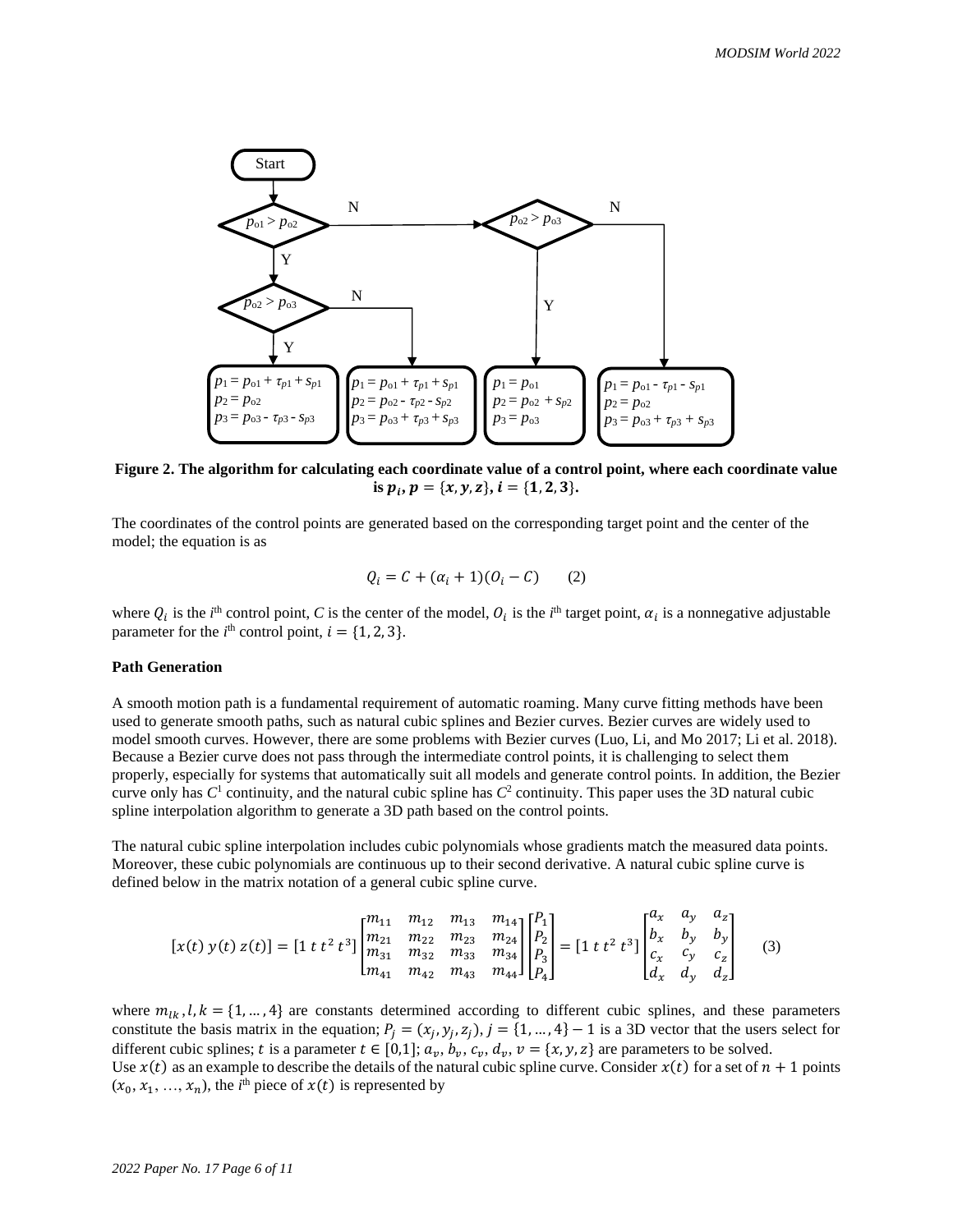$$
x_i(t) = a_i + b_i t + c_i t^2 + d_i t^3 \tag{4}
$$

where  $i = 0, ..., n - 1$ ,

$$
a_i = x_i(0),
$$
  
\n
$$
b_i = x'_i(0),
$$
  
\n
$$
c_i = 3(x_i(1) - x_i(0)) - 2x'_i(0) - x'_i(1),
$$
  
\n
$$
d_i = 2(x_i(0) - x_i(1)) + x'_i(0) + x'_i(1),
$$
\n(5)

 $\sim$ 

and the derivatives are also required to match at the points, so

$$
x_i(1) = x_{i+1}(0)
$$
  
\n
$$
x'_i(1) = x'_{i+1}(0)
$$
  
\n
$$
x''_i(1) = x''_{i+1}(0)
$$
  
\n
$$
x_0(0) = x_0
$$
  
\n
$$
x_{n-1}(0) = x_{n-1}
$$
  
\n
$$
x''_0(0) = 0
$$
  
\n
$$
x''_{n-1}(0) = 0
$$

The above equations are generated for each natural cubic spline segment and rearranged to form a matrix function of the first derivatives  $x'_i(0)$ ,  $i = 0, ..., n - 1$ . The control parameters for each curve segment are then solved to produce the natural cubic spline curve (Bartels, Beatty, and Barsky 1987).

#### **Camera Control**

In this approach, camera control includes two aspects. The first one is to let the system display different models of different sizes. No matter what model is imported, this system can generate a view that fits the screen size, which is friendly for switching models with considerable size differences.

For adaptively displaying different sizes models, the camera needs to adjust its initial position to fit the model. The distance from the camera to the side closest to the camera is

$$
d = \frac{y}{2a \tan 0.5a} \tag{7}
$$

where *y* is the model's actual height, *a* is the ratio of the model's height on the screen to the screen height and adjustable,  $\alpha$  is the camera's view angle and equals 60.

Another issue of camera control is to adjust the camera's orientation when the camera moves along its 3D path. The camera moves along the 3D path generated in Section Path Generation to implement component exploration for a selected virtual model. As illustrated in Figure 3, the target curve is generated, another 3D natural cubic spline curve based on the virtual model's target points' coordinates. The camera looks at the target curve when it moves along its tracking path and rotates to make its Look At vector point at the target curve's current position to eliminate the camera instability problem that frequently occurs to automatic roaming. Then, the animation of the camera is realized across keyframes.

## **EXPERIMENT RESULTS**

The proposed approach has been implemented in the Unity 3D engine to demonstrate its unique ability to allow adaptive camera movement to guide procedural guidance. Figure 4 shows the automatically generated 3D camera motion path for two adjacent steps in a troubleshooting procedure for the MK-18 rifle, Failure of Magazine to Lock in Weapon, using the 3D natural cubic spline curve. This procedure consists of 4 steps: 1) adjust magazine catch, 2) disassemble and clean, 3) replace magazine catch spring, and 4) finally replace magazine catch. For automating the maintenance procedure, the camera looks first at the magazine catch, then at the spring, and then at the magazine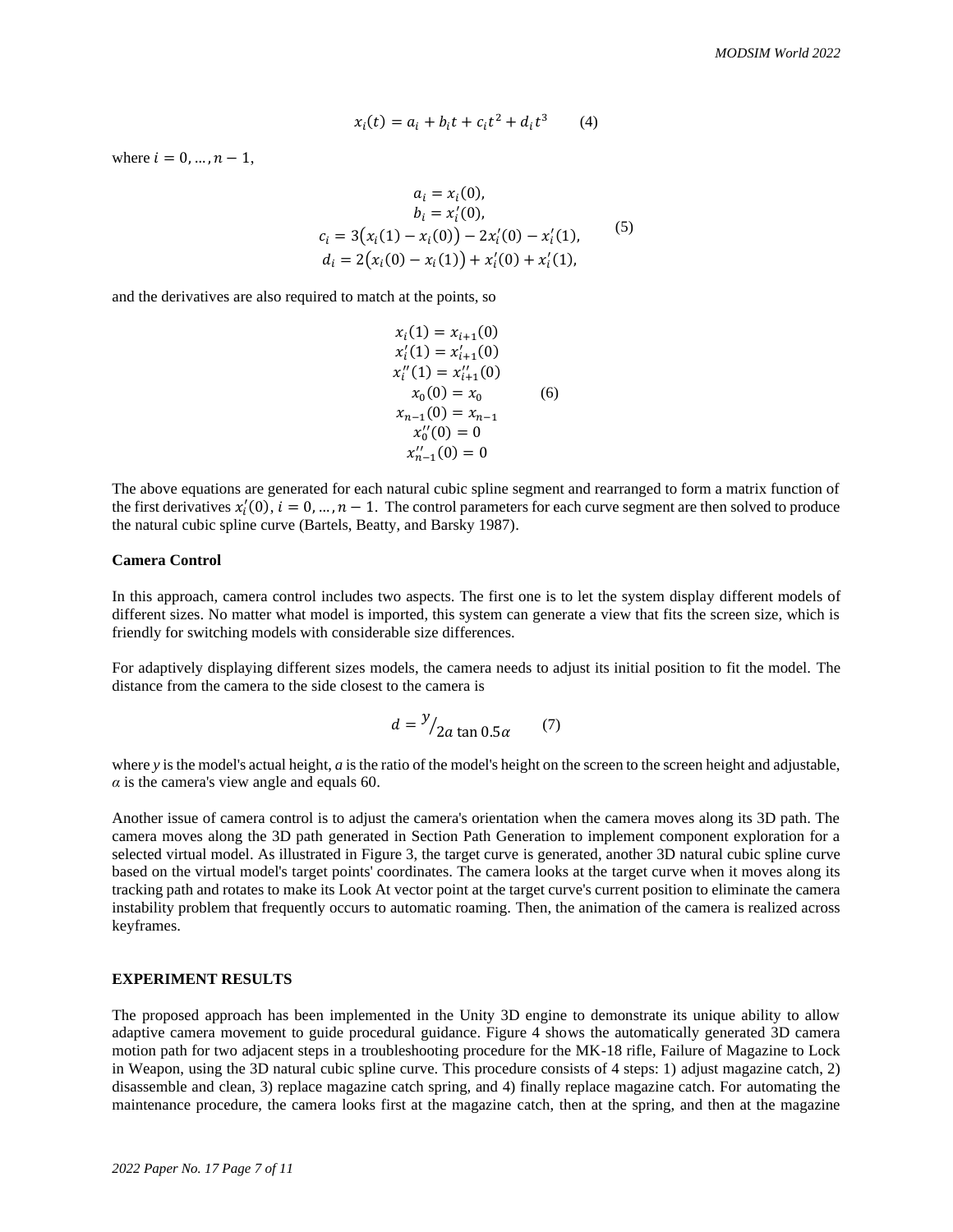catch. Two adjacent steps are used as an example to show the generated camera path. The first target is the magazine catch in these two adjacent steps, and the last target is in the spring. The desired path is from the magazine catch through the weapon's top to the spring. So, the middle target is set on the top of the weapon model based on the rules in the component-based selection method. Next, the control points are selected based on the component-based selection method.



**Figure 3. The specification of a camera path in a 3D environment. The camera path defines the location of the camera. The camera's orientation is calculated based on the camera path and the target curve. The time**  parameters,  $t_1, t_2, t_3$ , are different for different curves. If the camera path is generated using the natural cubic spline curve, the path consists of two pieces,  $t_1 = 0$  and  $t_2 = 1$  are for the first piece, and  $t_2 = 0$  and  $t_3 = 1$  are for the second piece. If the path is generated using the Bezier curve,  $t_1 = 0$ ,  $t_2 = 0.5$ , and  $t_3 = 1$ .



**Figure 4. A screenshot of automatic camera motion for a troubleshooting procedure of the MK-18 rifle model. The Adjustable parameters are used to adjust control points in the control-point selection method. The red curve is the generated camera path that moves around the weapon model. The camera path uses the 3D natural cubic spline curve to transition from the second step to the third step of a troubleshooting procedure for the model.**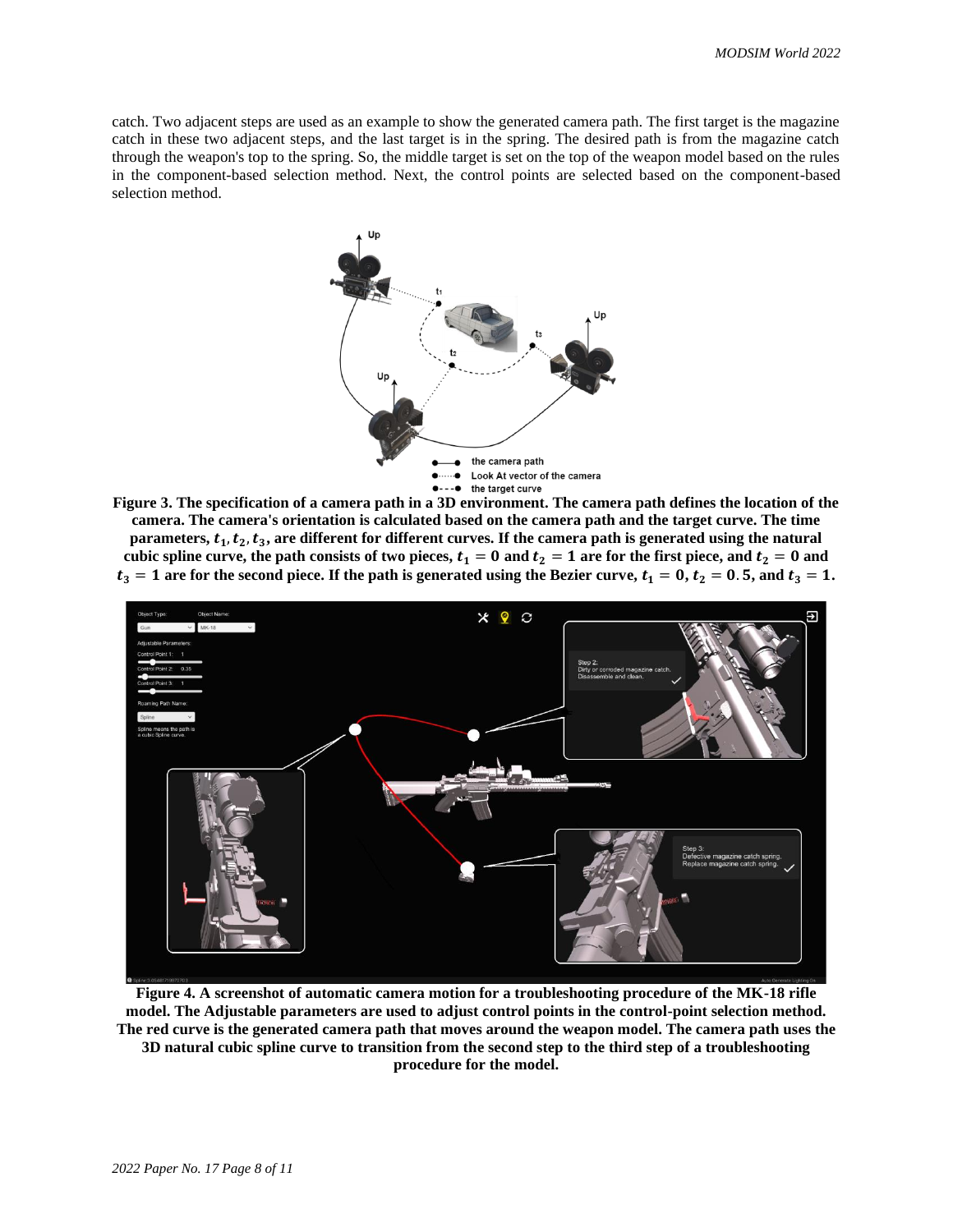The generated 3D natural cubic spline camera paths based on the bounding-box method are shown in Figure 5 and Figure 6. The initial value of  $\alpha_i$ ,  $i = \{1, 2, 3\}$ , in equation (1) for the weapon model in Figure 4 and Figure 5 is (1, 0.35, 1), and  $\alpha_i \in [0, 5]$  set by the heuristic method and suitable for most models. These three control point parameters can be used to adjust the relative positions between the three control points and the model. Users can change these three parameters to generate a custom path. Figures 5 and 6 show the effect of these three parameters, wherein the initial parameters are 1, 0.35, and 1, the adjusted parameters are 2, 0.25, and 2. The red curves in Figure 5 and Figure 6 are the generated 3D natural cubic spline curves.



**Figure 5. A 3D natural cubic spline path with initial control point parameters from the weapon model's left side through its rear to its right side. The Adjustable parameters are set as 1, 0.35, and 1.**



**Figure 6. A 3D Natural cubic spline path with adjusted control point parameters from the weapon model's left side through its rear to its right side. The Adjustable parameters are set as 2, 0.25, and 2.**

The Bezier curves have been widely used to generate different paths and have different polynomial functions depending on the number of control points. The Bezier curve with four control points is a commonly used trade-off method (Li et al. 2018). Since the Bezier curve only passes through the first and last control points, and other control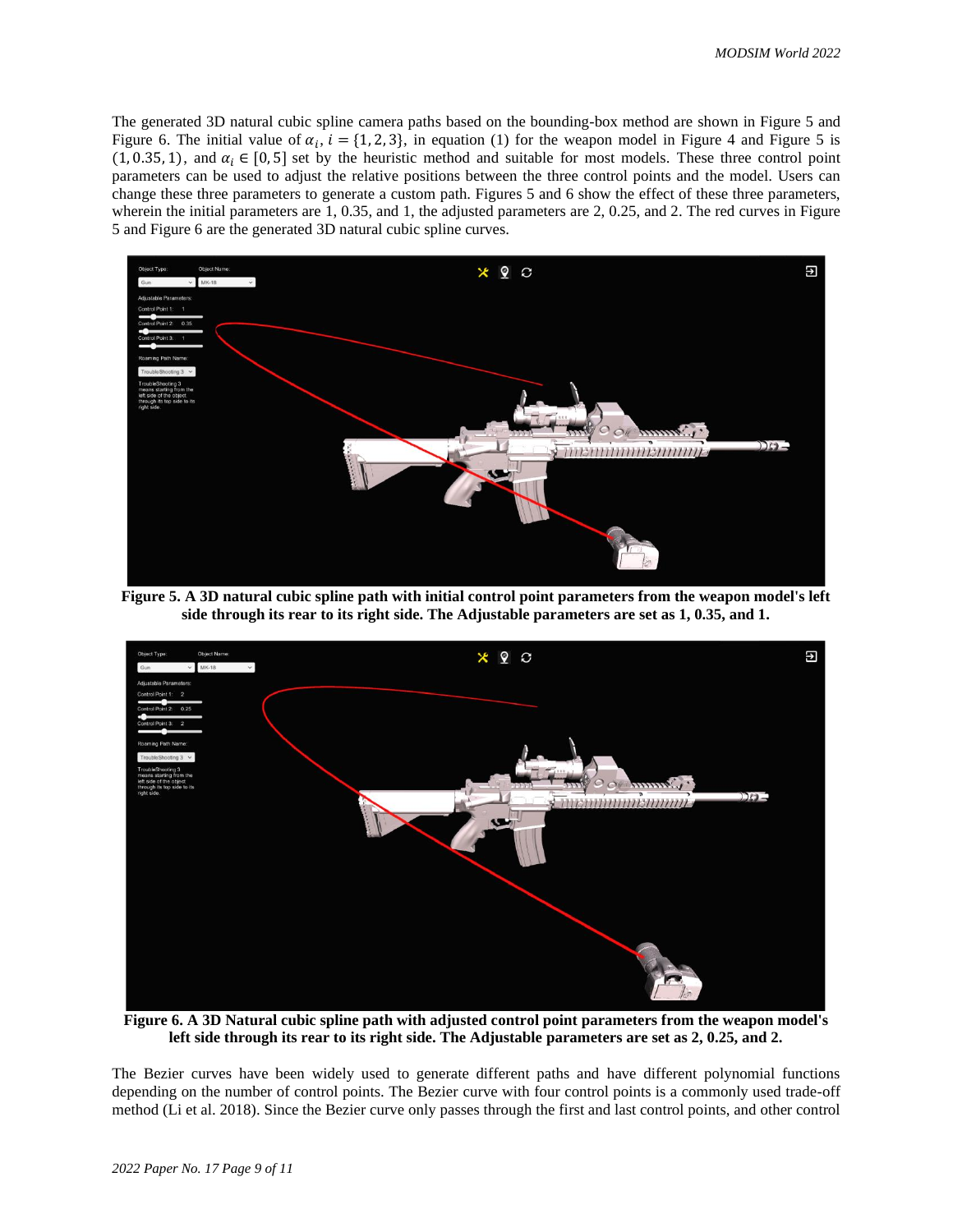points are not on the curve, its control point positions are usually set manually or interactively. Therefore, the Bezier curve is not a good option for automatic camera motion generation. In this paper, the Bezier curve illustrates other performances of interpolation algorithms, such as smoothness and cost time. The two intermediate control points of the Bezier curve are manually selected in this paper. Figure 6 shows the automatically produced path using the 3D Bezier curve for the procedure in Figure 3. Finding the appropriate control points for the 3D Bezier path is challenging. Furthermore, the 3D Bezier curve is more time-consuming than the 3D natural cubic spline. The simulation experience based on the natural cubic spline curve needs 3.05s; instead, the simulation experience using the 3D Bezier curve requires 10.86s, shown at the left bottom corner of Figure 4 and Figure 7, respectively. Therefore, based on the results of these experiments, it can be concluded that the 3D natural cubic spline curve is suitable for procedural guidance in virtual environments.



**Figure 7. The camera path is generated using the 3D Bezier curve to transition from the second step to the third step of a troubleshooting procedure for the MK-18 rifle. The red curve is the generated camera path along which the camera moves around the weapon model.**

## **CONCLUSIONS**

This paper proposed an adaptive camera motion generation method for procedural guidance in virtual environments. It designs two ways to select control points for the camera path automatically. Then the paper uses the 3D natural cubic spline algorithm to generate a camera motion path and compares it with the 3D Bezier algorithm. Then a controlled camera moves along the 3D path to provide users with optimized views for the virtual environment. The experimental results illustrate that the 3D natural cubic spline algorithm is more suitable for automatic path generation, requiring a shorter simulation time. Moreover, when the user learns a procedure while assembling a machine or doing maintenance, the automatically generated camera motion could effortlessly guide the user to the next step. The user can also modify control point parameters in real-time to achieve a more customized visual experience. This approach would result in users exploring the virtual model's components for specific procedures in a machine's assembly or maintenance process.

### **REFERENCES**

Bartels, Richard H., John C. Beatty, and Brian A. Barsky. 1987. "Hermite and Cubic Spline Interpolation." In *An Introduction to Splines for Use in Computer Graphics and Geometric Modeling*, 9-17. San Francisco, CA: Morgan Kaufmann.